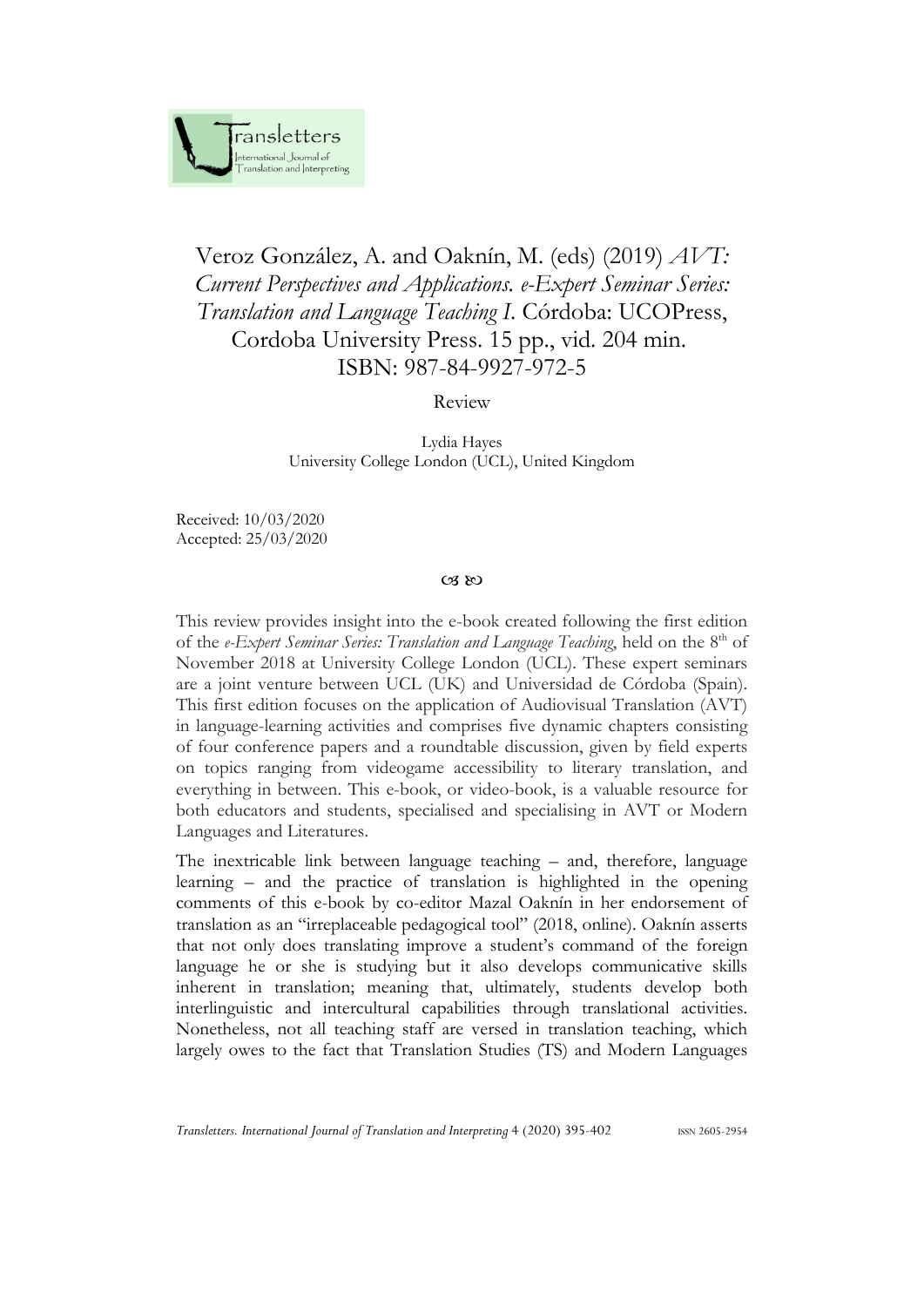Lydia Hayes

and Literature have not been in dialogue with one another and, on many occasions, belong to two entirely separate faculties. Oaknín notes that module convenors (those who design a module) in Modern Languages and Literature are often expected to design courses on translation without having a background in the discipline of TS and vice versa: here lies the very raison d'être for the seminar series. Yet even those academic staff who do come from a TS tradition can also be challenged by an ever-changing mediascape and new Audiovisual Translation (AVT) software and practices, as pointed out by Jorge Díaz-Cintas in Chapter 5. This e-book, therefore, endeavours to bridge the gap between translation and language teaching, focusing on the potential and problematics of AVT in the classroom.

The e-book, or video-book, contains the e-conference papers, in audiovisual format – with appended abstracts, in written text – presented at the first edition of the *e-Expert Seminar Series: Translation and Language Teaching*, held on the  $8<sup>th</sup>$  of November 2018 at University College London (UCL). These expert seminars, which are now into the planning stages of their fourth edition, are a joint venture between UCL, in the UK, and Universidad de Córdoba, in Spain. This first edition comprises five dynamic chapters made up of four conference papers and a roundtable discussion, which are preceded by an introduction and followed by concluding remarks. Contributors to the e-book, certain of whom presented in London and others via videoconferencing, represent five universities across the UK and Spain: the two host universities, Roehampton University, UK; Universitat Jaume I, Spain; and Universitat Autònoma de Barcelona, Spain. The collaboration of the host universities and involvement by academics from further afield has not only broadened the scope of the research area – insofar as modules, academic research, and language directionality differ between the institutions and the teaching scholars – but has created a space for dialogue in the educational community on the topic of translation as it relates to language teaching. The online modality of and audiovisual texts used in this e-book combined with the bilingualism of its contributions (in English or Spanish) are the essence of language teaching by means of audiovisual materials. The editors might have gone full-circle and provided subtitles and, indeed, subtitles for the Deaf and hard-of-hearing (SDH, or SpS in the Spanish acronym; and alternatively called 'closed-captions' in English), in order to achieve a full mise en abyme effect to showcase the utility of AVT in language teaching, as well as to break down any potential linguistic or sensorial communication barriers.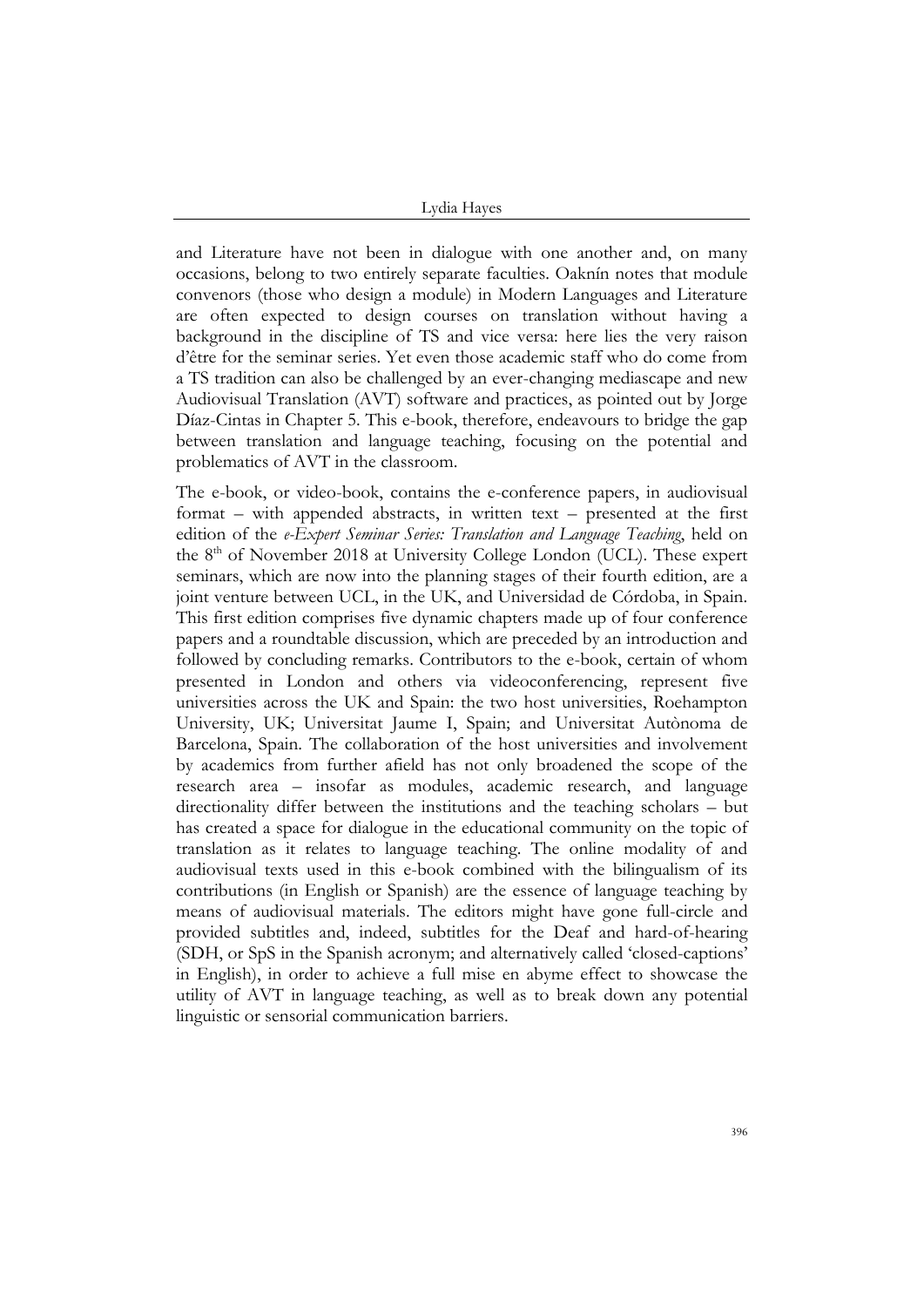In the first contribution to this e-book, Soledad Díaz Alarcón presents the pedagogical approach she used for a teaching unit within the French-into-English translation module imparted to final-year undergraduate students in Translation and Interpreting at Universidad de Córdoba. This unit was created in response to the observation made by lecturers that there was a gaping hole in their students' knowledge of French literature as well as Spanish literature, thereby obstructing their ability to translate texts of a literary genre. A multimodal approach was used to bridge this literary gap by studying the classic French novel, *Les Liaisons dangereuses* (Choderlos de Laclos, 1782), using a combination of audiovisual and written texts: a scene from the Frenchdubbed version (1992) of the American film adaptation of the novel (Frears, 1989) and its corresponding epistolary extracts from the original French novel. In light of the challenge posed by introducing a new discipline in the TS classroom, the novel was contextualised for the students prior to their analytic work. Díaz Alarcón details a five-step methodology used for the activity, which could be applied to other didactic sequences. It seems an unusual choice to opt for an AVT product without analysing the nature of the text as such; however, the speaker illustrates the closeness between the American production and the original novel, which allows for a comparative analysis to be carried out between the French dub and the original, written text. This approach, therefore, does not purport to teach the literary genre through AVT Studies but rather it endeavours to utilise AVT as a tool for literary-language learning within TS more broadly.

In Chapter 2, Frederic Chaume gives an exhaustive overview of AVT modes and their consumption patterns worldwide. This analysis will be especially insightful to those without an AVT background. Chaume groups AVT modes into revoicing and subtitling (or "captioning", as he notes it is termed in the US; not to be confused with closed captioning i.e. SDH). In the first group, he lists dubbing, voiceover, audiodescription, free commentary, simultaneous interpreting, fandubbing, fundubbing aka parodic dubbing (see Baños-Piñero, 2019) and audio subtitling. Chaume makes timely distinctions between the various shapes these modes can take in different language traditions as well as across different genres of text. He extends the discussion to the translation of comic-book scanlations, given that these share synchronisation constraints with dubbed and subtitled texts. An aspect of dubbing not mentioned by the speaker, although perhaps implied, which should be highlighted for the purposes of classroom teaching, is script adaptation or *ajuste* i.e. lip synchronisation and dubbing notation of the translated script for voice talents.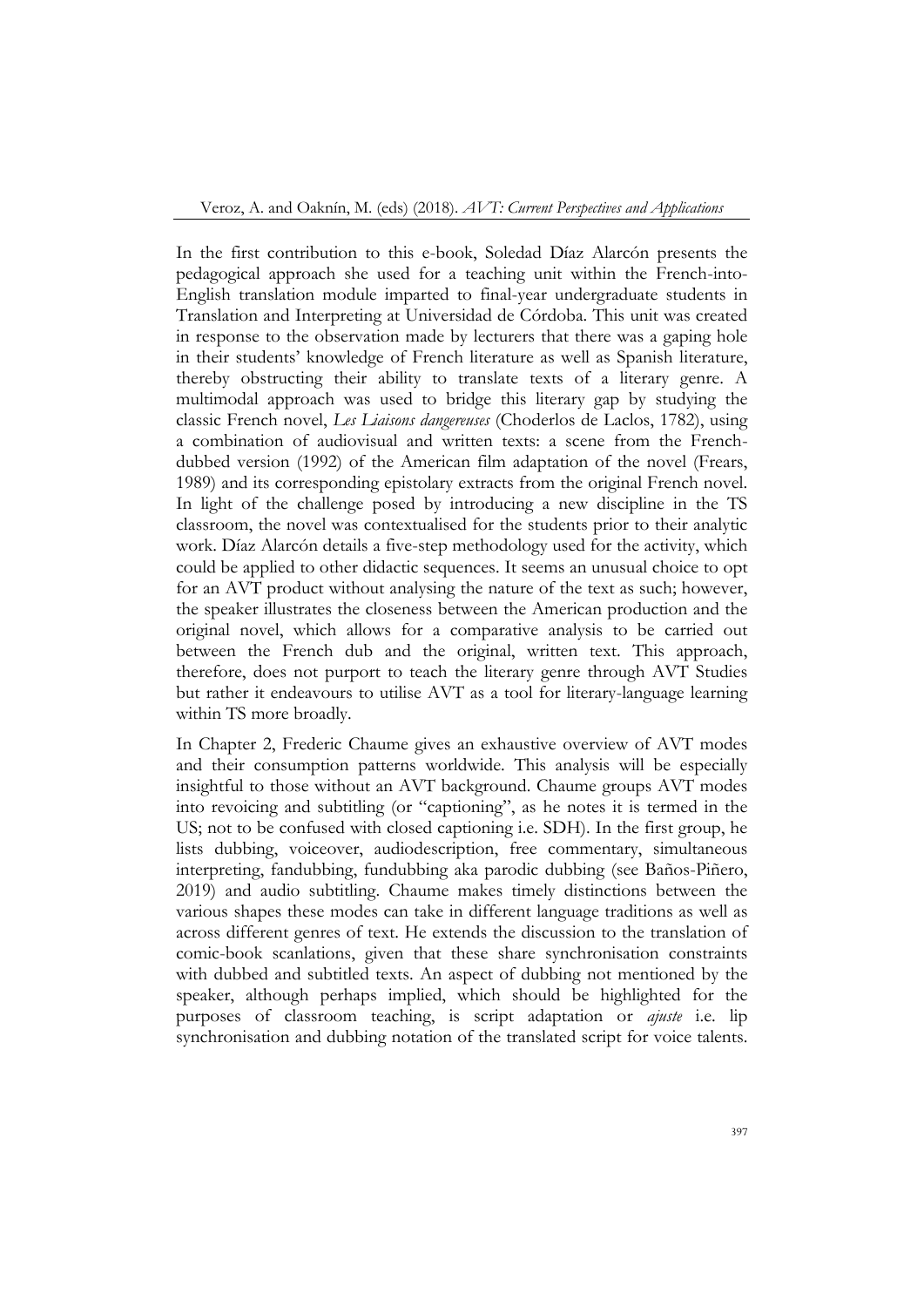Lydia Hayes

It should be noted that Chaume hyperlinks examples to the various AVT modes; however, these are not accessible via the video viewing. Beyond his overview on AVT modes, Chaume discusses the fluidity of AVT consumption, highlighting the reality that multiple modes are consumed in any given country thanks to digitalisation and that in the mainstream, traditional 'dubbing' and 'subtitling' countries are moving between different modes when translating different genres. Chaume highlights a significant turn of events whereby Anglophone audiences are now consuming dubbed texts thanks to AVT efforts by the subscription video-on-demand service (SVoD), Netflix. These English dubs can provide new directionalities in translation tasks for both students with English as a first (L1) or second (L2) language. Bearing in mind the broad scope of AVT, the speaker highlights ways in which students can best approach AVT tasks and maximise their potential skillset development.

Chapter 3 sees Carme Mangiron Hevia move the discussion into videogametranslation territory (aka game localisation), with the specific focus of accessibility by means of SDH, which she claims is probably the easiest accessibility mode for the game industry to tackle vis-à-vis mobility accessibility required for certain augmented and virtual reality games (e.g. for manipulating a console or user movements required for the game to progress). Mangiron notes that the International Game Developers Association defines accessibility as "the ability to play a game even when functioning under limiting conditions" (2004: 5), which means that beyond one's biological sensory – as well as mobility and cognitive – restrictions, sensory limitations imposed by environmental factors, such as noise, are further reason for SDH provision. Mangiron notes the asymmetry between the speed at which videogames evolve on the back of technological advances and the lack of accessibility progress, which would be most efficiently realised in production stages (Romero-Fresco, 2019) for playability purposes e.g. incorporating graphics to signal sound origins. She also observes that subtitling in videogames has lagged behind other commercial AVT practices and that videogame subtitles are divorced from industry conventions, which imposes a stumbling block on the road to effective SDH for gamers. Faced with this reality, Mangiron highlights the need to establish conventions for videogame subtitling, in general, and SDH, in particular. She further highlights the need for cooperation between industry professionals and academics in order for practicable solutions to come to fruition. This last point identifies a niche for videogame translation at universities, wherein educators could design courses and provide feedback for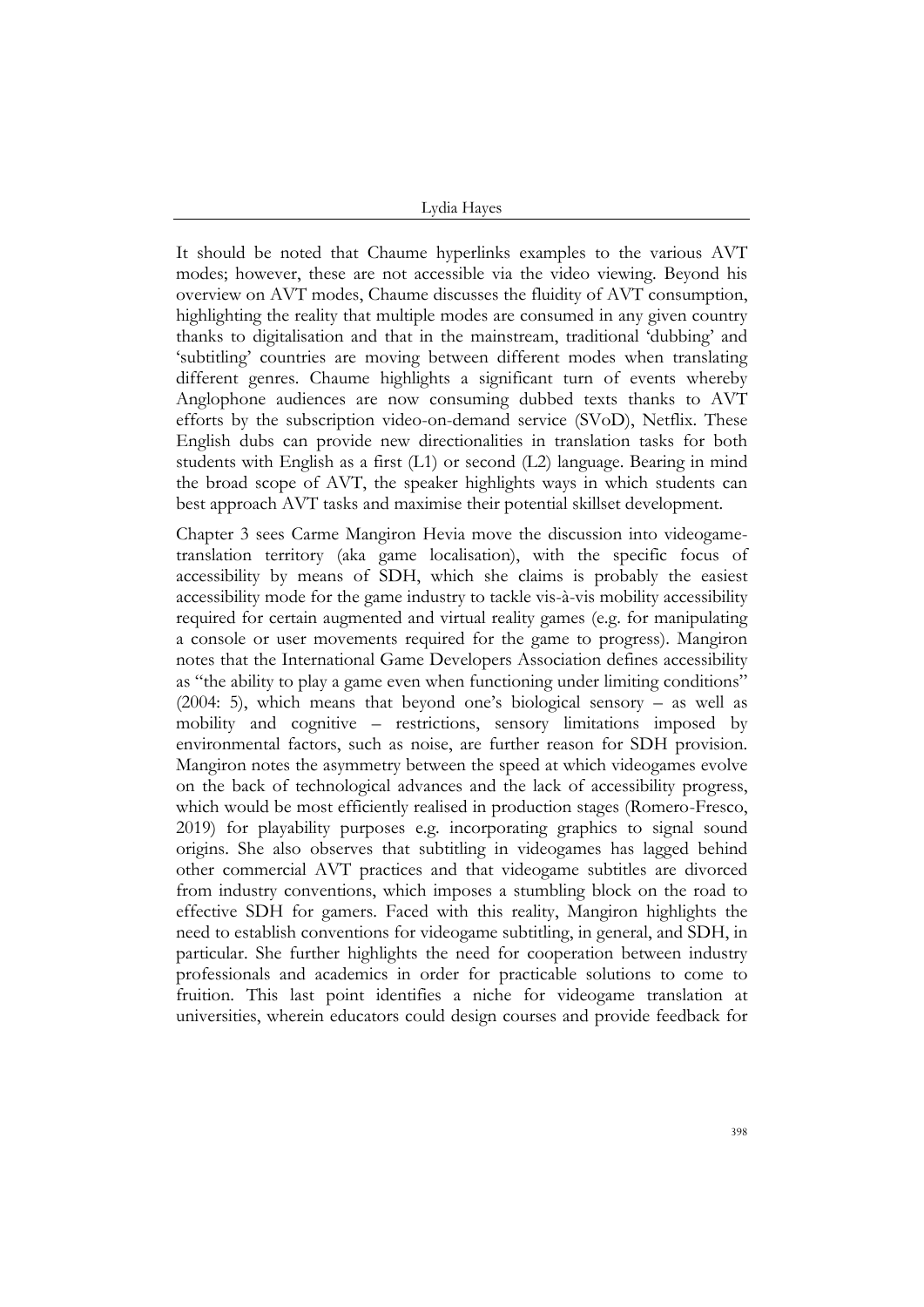industry practitioners in the process of developing AVT conventions specific to SDH for videogames.

In Chapter 4, Miguel Ángel Bernal-Merino continues the game localisation discussion and unveils the scope for language learning that emerges from the diversity of styles embedded in the videogame macrotext. He observes the different registers and jargon required for the translation of technical texts such as console manuals and legalese in end-user license agreements versus lay language in didactic texts for players, a journalistic style within games and in marketing texts and even literary style which occurs especially in games that have been adapted from novels or 'literary macrotexts'<sup>1</sup>. By analysing the range of texts that constitute the videogame macrotext, Bernal-Merino clearly demonstrates the possibilities for language learning in the classroom through AVT. Beyond the styles of language in question, he also considers the technical constraints imposed on language from the back end whereby formulae using linguistic variables do not always account for grammatical structures of languages other than English; this offers a semantic angle from which to study language. Furthermore, Bernal-Merino highlights the possibilities of analysing language from a pragmatics stance when translating game text, in light of the agency of the player whose actions determine the sequence of dialogues to follow.

A roundtable discussion chaired by Alejandro Bolaños García-Escribano, who enters into dialogue with Jorge Díaz-Cintas and Serenella Massidda to take stock of recent advances in subtitling, brings the AVT conversation to a close in the final chapter of this e-book. Subtitling is likely the most prominent AVT mode given "it is cheap and it can be done reasonably fast" (Díaz-Cintas, 2013: 121), although a genre-specific or language-specific gaze may suggest dubbing or any other AVT mode is more prevalent. Indeed, Chaume detailed many more AVT modes in Chapter 2, including English dubs, and it should be noted that these have witnessed exponential growth since 2019 and that, at least in fictional AV texts, they are putting a question mark over the popularity of sub vs. dubs. In any case, subtitling is a notably accessible AVT mode for classroom use, especially thanks to freeware on which students can practise both in and outside of the classroom. Nonetheless, this panel discusses the velocity at which software evolves, the myriad of subtitling software available

<sup>&</sup>lt;sup>1</sup> "The ways in which a literary text changes when translated into different languages, different genres and different media, and the way the "original" text, expanded and complicated by a string of declinations over time and places, [and ] becomes an ever-changing, multi-layered, dynamic macrotext […]." (Ranzato, 2016: 1).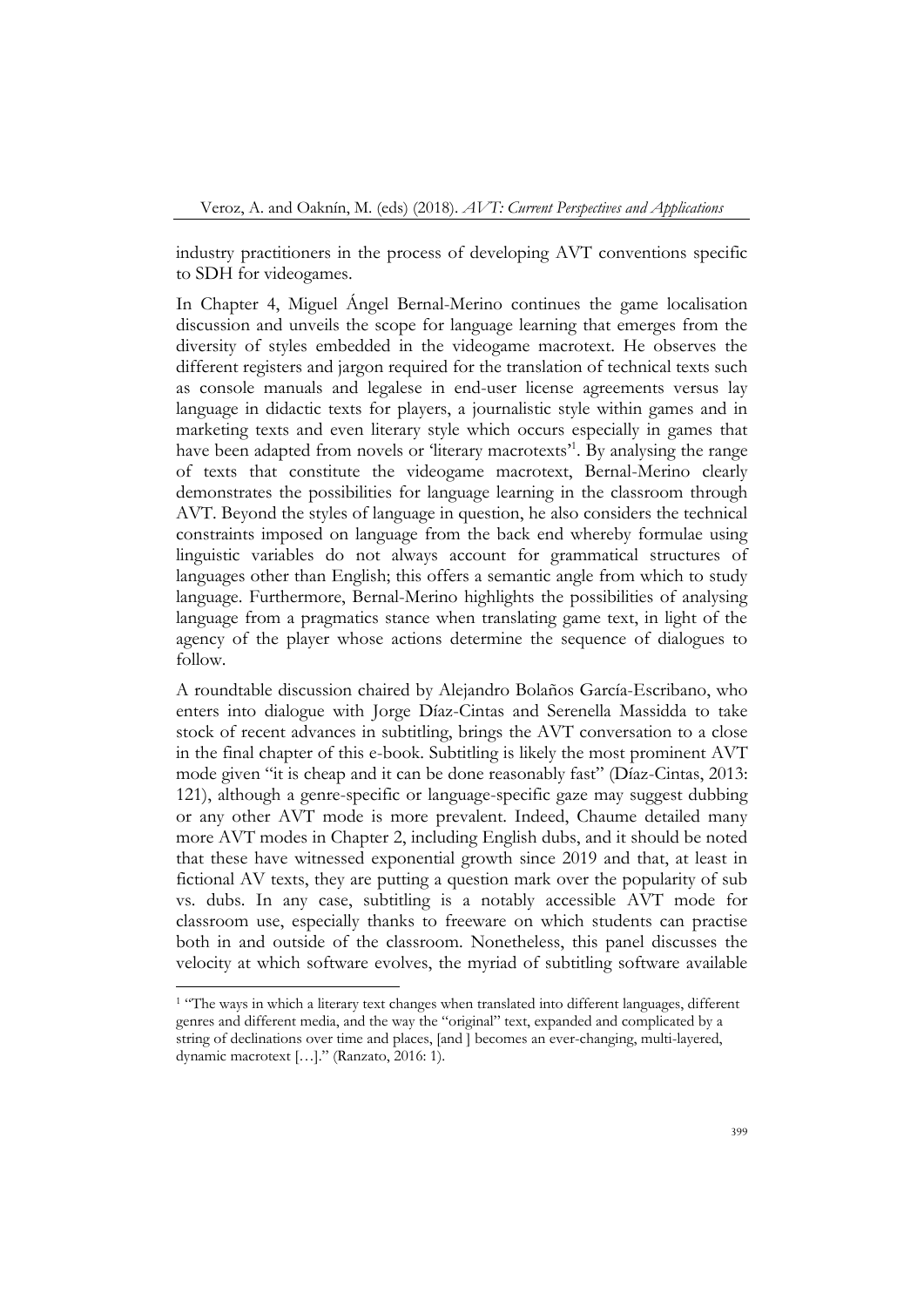Lydia Hayes

and the time required to train students on their technicalities. Díaz-Cintas highlights the need for educators to teach current practices, even if these quickly become out-dated; the reasons being that universities need to keep abreast of practitioners' realities and to stay in sync with the industry so that their theory is reconciled with practice. The panellists also note that educators should not get too het up over which tools to use as skills learnt on any current subtitling software are generally transferrable to others. With regard to the last point, Massidda notes that the ethics of technology are to make our lives easier. As concerns synchronising with the industry, academics should be, and many are, in dialogue with industry professionals, in order to make pedagogic provisions for what is coming down the pipeline.

The panel observes favourable changes in subtitling since stakeholders and practitioners are shifting to the cloud: whereas subtitlers once originated their subtitles from scratch, their role was later reduced to a solely linguistic one with a spotted template fixed prior to translation, which has come almost full circle in cloud-based subtitling wherein subtitlers are not always restricted to a template (Nikolić 2015; Georgakopoulou 2019) but rather have the latitude to control provisional spotting. They also note that cloud-subtitling systems are more gregarious than traditional desktop tools. Bearing this in mind, where universities can access cloud-based subtitling tools, there may be scope for students to collaborate in the classroom and from home, carrying out linguistic revisions and technical corrections on each other's cloud-based work. Other industry changes are seen as less favourable: Massidda notes that the release date of an AV product gives fansubs an expiry date, and given that VoDs tend to provide subtitles from the outset, fansubs have largely disappeared, whereas changes in industry norms to date – be they for better or worse – have often been the fruits of fansubbing labour; case in point: characters per line. This panel also considers how to teach students about industry rates as well as the potential for incorporating encoding and other technical skills into subtitler training.

The final section of this e-book is by its co-editor, Azahara Veroz González, in which she recapitulates the contributions in Chapters 1 through 5 and concludes from these that educators are currently met with technological expectations from a demanding student body. Whereas Chapters 1 and 4 deal directly with AVT application for language learning, Chapters 2, 3 and 5 focus mainly on AVT modes and industry practices. The e-expert seminars that constitute the five core chapters of this e-book are a timely addition to academic discourse, in general, and to that of language teaching, in particular.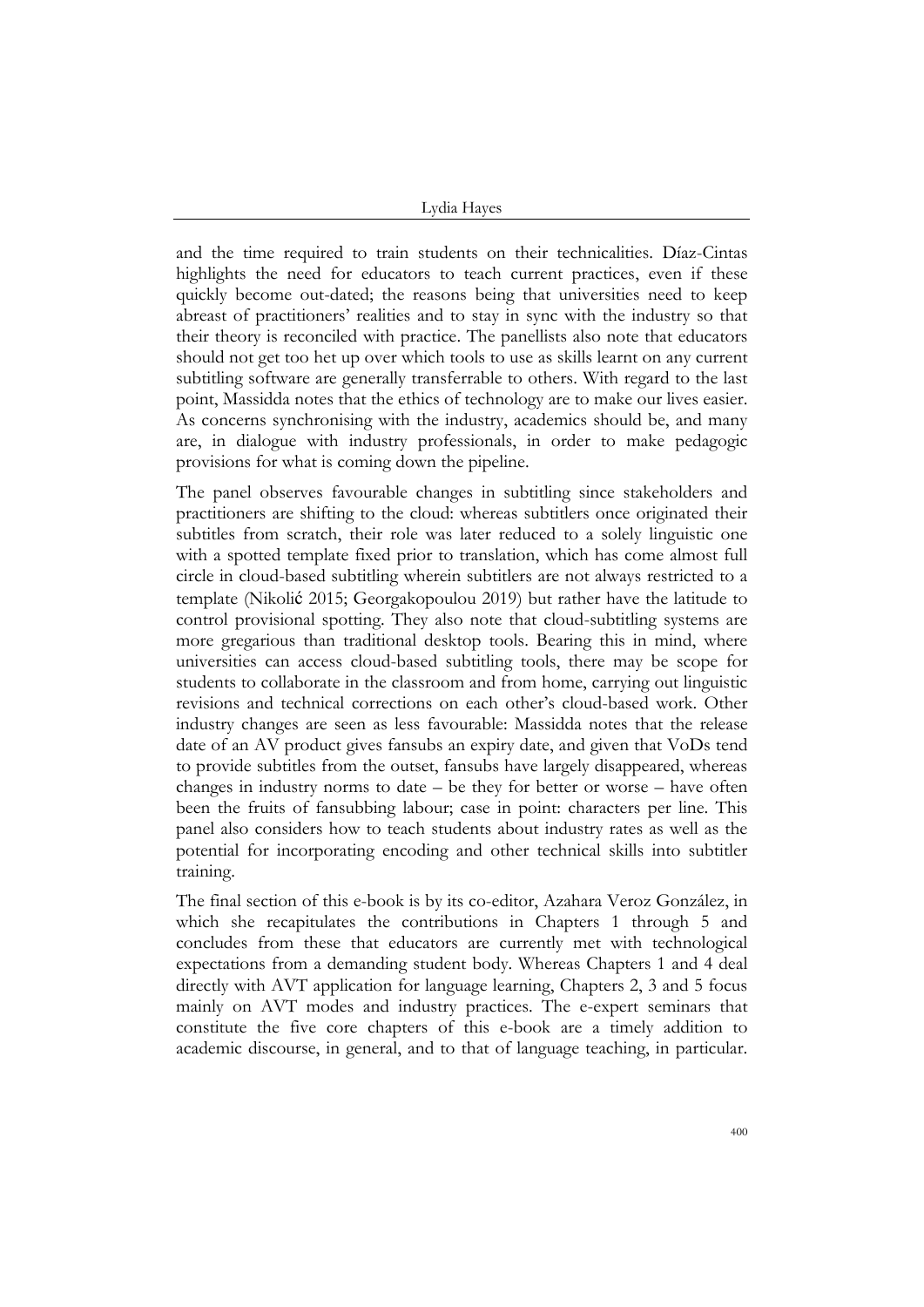Indeed, they are also relevant for AVT taught studies, which often take linguistic abilities for granted in favour of a technical focus in the classroom. Projects such as *ClipFair* and *PluriTAV* and book collaborations such as *Audiovisual translation: subtitles and subtitling* (Incalcaterra McLoughlin et al, 2011) have been pioneering in this area of research into AVT for language learning as well as in the development of didactic resources that allow this discourse to materialise. These e-expert seminars emphasise the need for dialogue to continue on this subject and for educators to educate each other in fora such as these, which would ideally be made accessible to the widespread academic community.

## *References*

- Baños-Piñero, R. (2019) 'Parodic dubbing in Spain: digital manifestations of cultural appropriation, repurposing and subversion.' *JoSTrans: the Journal of Specialised Translation*, 32, pp. 171-193.
- Díaz-Cintas, J. (2013) 'The Technology Turn in Subtitling.' In Thelen, M. and Lewandowska-Tomaszczyk, B. *Translation and Meaning – Part 9*. Heerlen: Zuyd University of Applied Sciences, pp. 119-132.
- Georgakopoulou, P. (2019) 'Template files: The Holy Grail of subtitling.' *JoSTrans: Journal of Audiovisual Translation*, 2(2), pp. 137–160.
- IGDA: International Game Developers Association. (2004) *Game Accessbility SIG. Accessibility in games: motivations and approaches*. Retrieved from: https://web.archive.org/web/20041026044955/http://www.igda.org/accessibility /IGDA\_Accessibility\_WhitePaper.pdf
- Incalcaterra McLoughlin, L. et al (eds) (2011) *Audiovisual translation: subtitles and subtitling. Theory and practice*. Oxford: Peter Lang.
- Nikolić, K. (2015) 'The Pros and Cons of Using Templates in Subtitling.' In: Baños-Piñero, R. and Díaz-Cintas, J. (eds) *Audiovisual Translation in a Global Context. Palgrave Studies in Translating and Interpreting*. London: Palgrave Macmillan.
- Ranzato, I. (2016) 'Reading dialect varieties in the literary macrotext.' *Status Quaestionis*, 11.
- Romero-Fresco, P. (2019) *Accessible Filmmaking: Integrating translation and accessibility into the filmmaking process*. London: Routledge.
- Universidad de Valencia et al. (2017-2019) *PluriTav. La traducción audiovisual como herramienta para el desarrollo de competencias plurilingües en el aula*. Retrieved from: http://citrans.uv.es/pluritav/sd/?lang=en